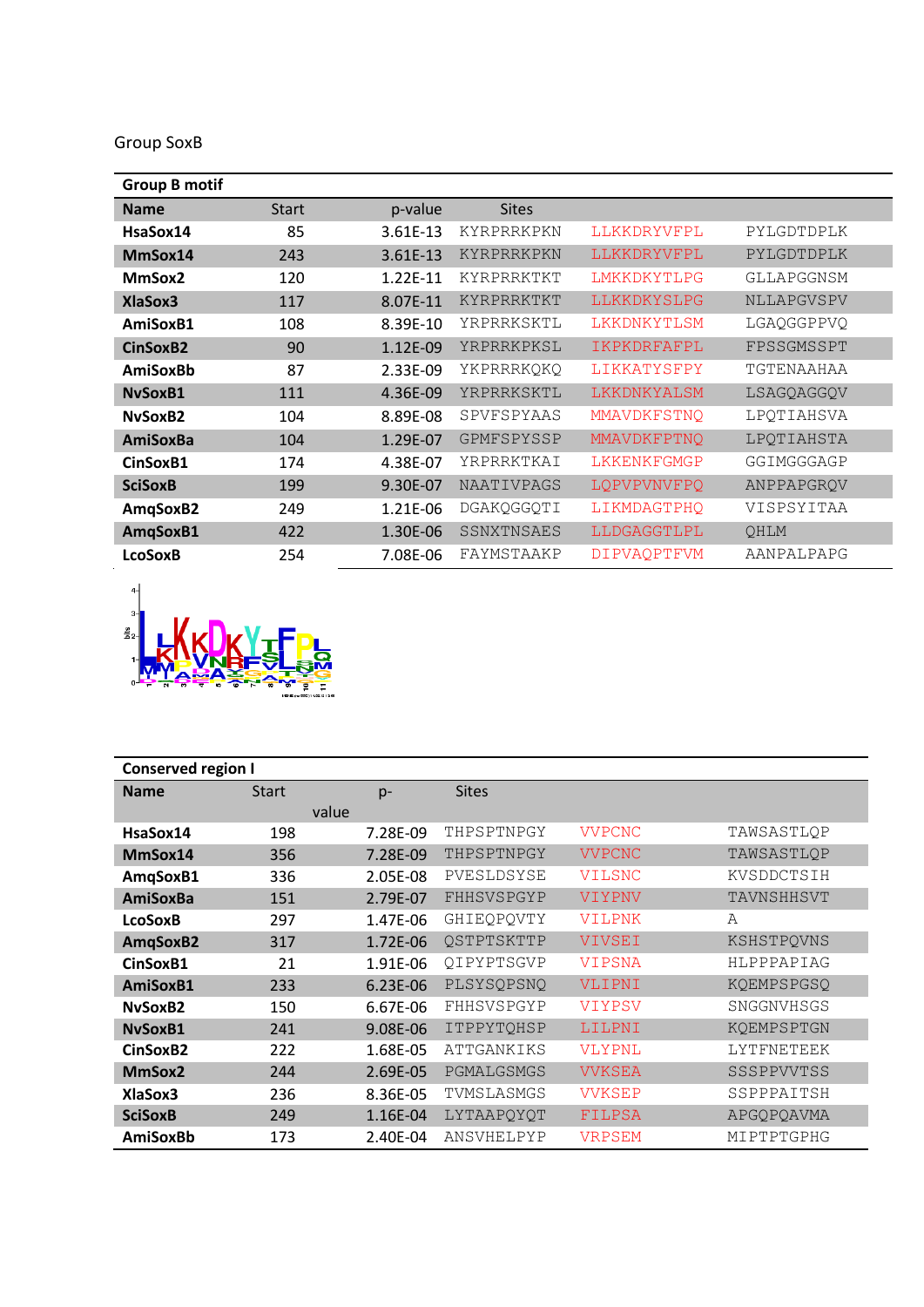

| <b>Conserved region II</b> |              |          |              |                       |                   |  |  |
|----------------------------|--------------|----------|--------------|-----------------------|-------------------|--|--|
| <b>Name</b>                | <b>Start</b> | p-value  | <b>Sites</b> |                       |                   |  |  |
| MmSox3                     | 396          | 1.91E-18 | PAIASHSQRA   | CLGDLRDMISMYLP        | PGGDAADAAS        |  |  |
| <b>XlaSox3</b>             | 256          | 1.91E-18 | PAITSHTQRA   | <b>CLGDLRDMISMYLP</b> | PGGDASDPSL        |  |  |
| MmSox2                     | 267          | 2.11E-14 | TSSSHSRAPC   | <b>QAGDLRDMISMYLP</b> | <b>GAEVPEPAAP</b> |  |  |
| NvSoxB1                    | 266          | 6.54E-14 | NMNVGGVTRN   | CADQLGDMINTYLP        | PADTANPVST        |  |  |
| AmiSoxB1                   | 255          | 1.13E-13 | PGSQSSRGRS   | CTDQLGDMINTYLP        | GESAAASANA        |  |  |
| AmqSoxB1                   | 357          | 4.64E-10 | CTSIHSNDSG   | <b>AESDLRNMISTYLE</b> | <b>ESNSXPGPTE</b> |  |  |
| CinSoxB2                   | 274          | 1.88E-09 | HGSRCYEQRL   | CDEHTRCWLVVAFP        | AKPNPINAES        |  |  |
| HsaSox14                   | 97           | 2.11E-08 | KKDRYVFPLP   | YLGDTDPLKAAGLP        | VGASDGLLSA        |  |  |
| MmSox14                    | 255          | 2.11E-08 | KKDRYVFPLP   | YLGDTDPLKAAGLP        | VGASDGLLSA        |  |  |
| <b>AmiSoxpB</b>            | 98           | 3.58E-08 | KVDRYPFTLP   | CLPTTDELLKCAPT        | GIPTTSFVTD        |  |  |
| AmqSoxB2                   | 395          | 1.77E-07 | ALRSAEIPYR   | VYPDLSSMPLCLVP        | VVDOASPGSN        |  |  |
| <b>LcoSoxB</b>             | 180          | 9.92E-07 | VDVRLQRASA   | SMPNLHSAQTVYQP        | AAPIQHHVVP        |  |  |
| NySoxB2                    | 213          | 1.15E-06 | LHSQVQQRLS   | QVEDSRGMKSMNAT        | PSPPVSSPDP        |  |  |
| CinSoxB1                   | 243          | 4.88E-06 | PSPHAYPAMA   | NSGTAANRYDMYYP        | SYSTPTTLPS        |  |  |
| <b>AmiSoxBb</b>            | 137          | 5.23E-06 | QQYYQMSQHA   | PYPTMYDMAAVHAQ        | RQTHSFSTPP        |  |  |
| <b>SciSoxB</b>             | 235          | 1.99E-05 | TTQALNGGSS   | SATNLYTAAPQYQT        | FILPSAAPGQ        |  |  |
| AmiSoxBa                   | 201          | 2.26E-05 | HNRALYTSQA   | FQPTLPSQIQQRIS        | SVDEPRGGSL        |  |  |

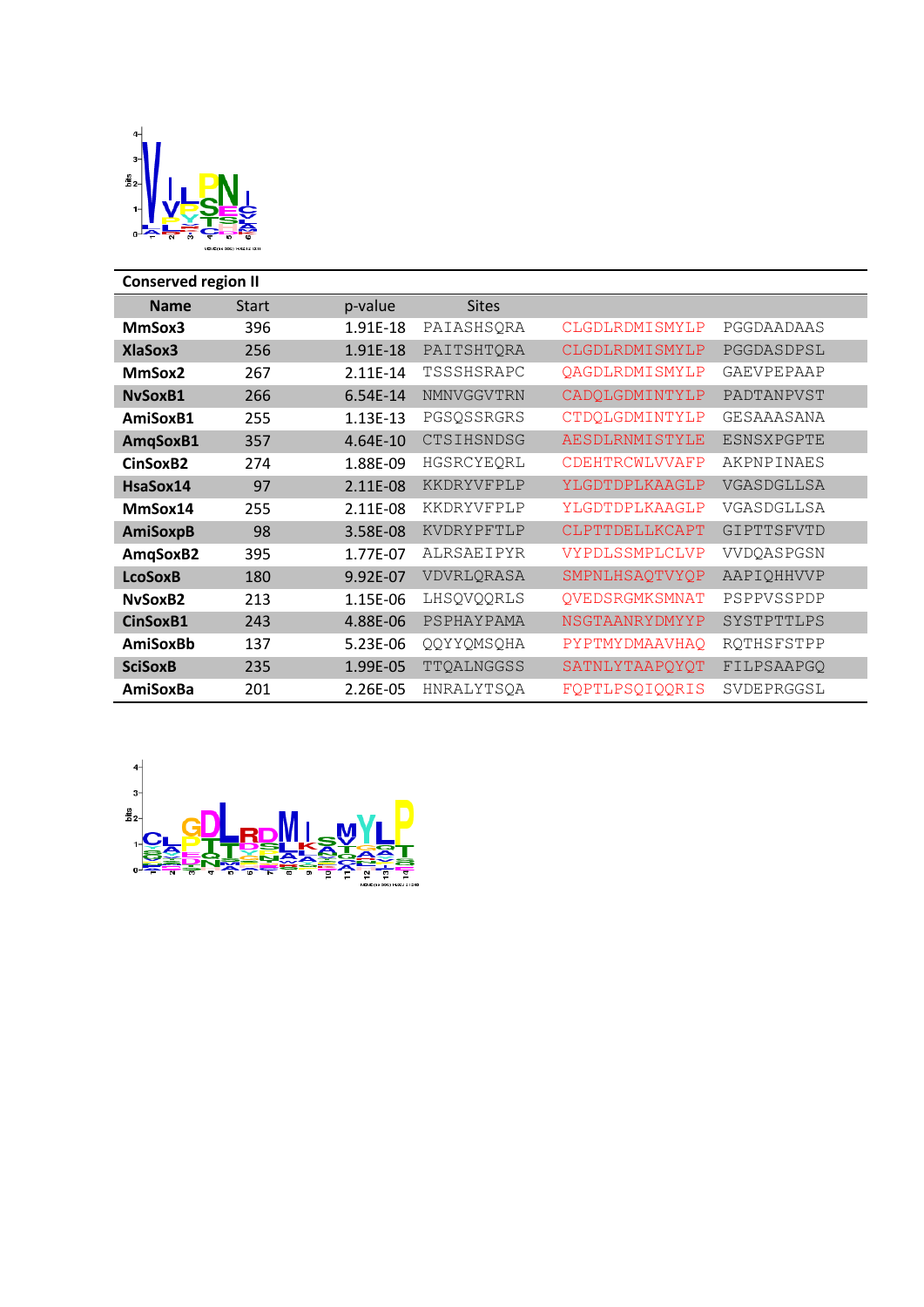| <b>Conserved region</b><br>Ш |              |          |              |                        |                   |
|------------------------------|--------------|----------|--------------|------------------------|-------------------|
| <b>Name</b>                  | <b>Start</b> | p-value  | <b>Sites</b> |                        |                   |
| XlaSox3                      | 149          | 3.74E-17 | SSVGVGQRID   | TYAHMNGWTNGAYSL        | MQDQLGYSQH        |
| MmSox3                       | 263          | 5.57E-16 | SPVGVGQRLD   | TYTHVNGWANGAYSL        | VQEQLGYAQP        |
| MmSox2                       | 160          | 2.59E-12 | LGGGLNQRMD   | SYAHMNGWSNGSYSM        | MQEQLGYPQH        |
| HsaSox14                     | 164          | 2.17E-09 | VPHTLATGAL   | PYASTLGYQNGAFGS        | LSCPSQHTHT        |
| MmSox14                      | 322          | 2.17E-09 | VPHTLATSAL   | PYASTLGYQNGAFGS        | LSCPSQHTHT        |
| <b>NySoxB2</b>               | 130          | 5.22E-09 | AHSVALSQDP   | MYSKINGGPPFHHSV        | SPGYPVIYPS        |
| CinSoxB1                     | 270          | 5.26E-08 | TPTTLPSMSS   | LTSQHNSYAQSAYSV        | GGSPAYSVAQ        |
| AmiSoxB1                     | 138          | 1.49E-07 | QRSMVQNPAD   | HFGQMNGFAYSPITG        | YNQMNVNDPY        |
| AmqSoxB1                     | 394          | 1.70E-07 | PSGSSRPPTA   | EFKLLNASAQCTDFI        | ASNSSNXTNS        |
| <b>AmiSoxBa</b>              | 130          | 2.38E-07 | AHSTALSADP   | <b>MYSKINGAAAAFHHS</b> | VSPGYPVIYP        |
| NvSoxB1                      | 192          | 7.13E-07 | PPMNGLPPHG   | SYSNMSASAQIYPSV        | SVMTSQPVGA        |
| <b>LcoSoxB</b>               | 148          | 7.60E-07 | TLARAGSATF   | SFGSTSEWQSNSSSR        | TGSTGSQVDV        |
| AmiSoxBb                     | 203          | 9.75E-07 | IYGSTMESGP   | TTSGVSAFTNATQNI        | HAQQIAEASP        |
| AmqSoxB2                     | 157          | 1.17E-06 | PQQVVTSHGL   | HHSPIATTTNFIQSL        | QPAASIAGGG        |
| CinSoxB2                     | 230          | 1.59E-06 | KSVLYPNLLY   | TFNETEEKYETHNFR        | <b>RRLPMWITTS</b> |
| <b>SciSoxB</b>               | 151          | 2.89E-06 | TRASSAFNFP   | TAMSASGWTSSGTSL        | FSSTTPIGQY        |



Group SoxC

| <b>Name</b>    | <b>Start</b> | P-value    | <b>Sites</b>      |                  |            |
|----------------|--------------|------------|-------------------|------------------|------------|
| HsaSox12       | 283          | $1.50F-12$ | PDLOPPSGTS        | <b>HFEFPDYCT</b> | PEVTEMIAGD |
| AmiSoxC        | 263          | 3.56F-12   | LLDLHGTSAG        | OFDFPDLYT        | PPEVSELIQG |
| <b>CiSoxC</b>  | 494          | $3.26F-10$ | <b>AYADPCRRKS</b> | <b>HFEFSDYDT</b> | DEVKRMIESS |
| AmqSoxC        | 368          | 1.55E-07   | FSPFNIDSCS        | TFDFPELPS        | DFADIFAONA |
| <b>SciSoxC</b> | 554          | 2.26F-07   | EYSCDSNRPL        | OFRSPVYYE        | SRHTSSMWAP |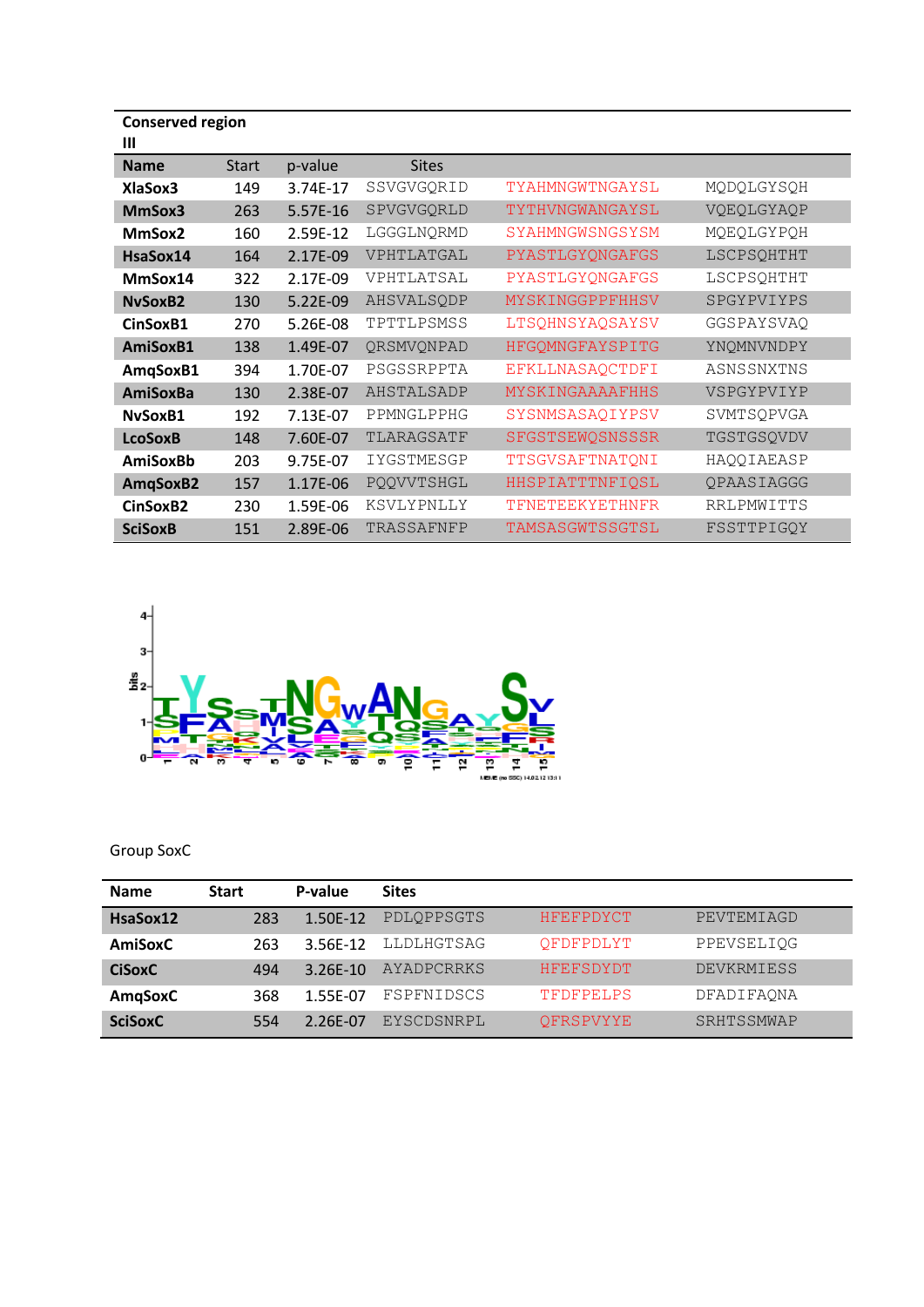

## Group SoxE

| <b>Conserved motif I</b> |       |              |                   |                       |                   |  |
|--------------------------|-------|--------------|-------------------|-----------------------|-------------------|--|
| <b>Name</b>              | Start | P-value      | <b>Sites</b>      |                       |                   |  |
| HsaSox9                  | 75    | 2.56E-27     | <b>EDKFPVCIRE</b> | AVSOVLKGYDWTLVPMPVRVN | GSSKNKPHVK        |  |
| <b>CinSoxE</b>           | 177   | $3.52E - 26$ | KDDMSKDIKD        | AVSOVLKGYDWTLVPMPVRMN | <b>GSOKTKPHVK</b> |  |
| MmSox10                  | 74    | 7.28E-26     | <b>DDKFPVCIRE</b> | AVSQVLSGYDWTLVPMPVRVN | GASKSKPHVK        |  |
| <b>NySoxE1</b>           | 34    | 3.21E-25     | NHOLSNAIAS        | AVNHVLDGYDWSLIPLPVRVN | <b>GIKTOKPHVK</b> |  |
| AmiSoxE1                 | 29    | 3.21F-25     | NMDLSSAIAT        | AVNHVLDGYDWSLIPLPVRVN | GGHKHKPHVK        |  |
| HsaSox8                  | 70    | 1.81E-22     | DERFPACIRD        | AVSOVLKGYDWSLVPMPVRGG | GGGALKAKPH        |  |
| <b>LcoSoxE</b>           | 345   | 1.04E-10     | <b>DPLTKSFKAG</b> | EWEHVLAAYVSEKCFSPDIFN | TTGFSFSSSA        |  |
| <b>SciSoxE</b>           | 67    | $9.03E-10$   | LTTSPRASPA        | PINNEEEQVDAVQKPKNVRKR | KRGDDDRVRR        |  |



| <b>Conserved motif II</b> |              |          |              |                      |                   |
|---------------------------|--------------|----------|--------------|----------------------|-------------------|
| <b>Name</b>               | <b>Start</b> | P-value  | <b>Sites</b> |                      |                   |
| HsaSox9                   | 266          | 9.10E-21 | RPLPEGGROP   | PIDFRDVDIGELSSDVISNI | <b>ETFDVNEFDQ</b> |
| HsaSox8                   | 257          | 4.08E-20 | GRRPVDSGRQ   | NIDFSNVDISELSSEVMGTM | <b>DAFDVHEFDQ</b> |
| MmSox10                   | 269          | 1.69E-19 | GRSLGEGGKP   | HIDFGNVDIGEISHEVMSNM | <b>ETFDVTELDQ</b> |
| <b>SciSoxE</b>            | 233          | 4.83E-13 | TPSLSACGSV   | TGGSSDVDVDWLLKDTIOTC | <b>KVSPSMSLNS</b> |
| NySoxE1                   | 235          | 2.72E-12 | FPSCSKKDDS   | NSHAIDFDVGDLTTDLMAMG | <b>DVDSTEFDQY</b> |
| <b>CinSoxE</b>            | 155          | 8.99E-11 | SSARSASPGT   | NDDLSDRDSNPEKDDMSKDI | <b>KDAVSQVLKG</b> |
| <b>LcoSoxE</b>            | 176          | 2.14E-09 | EDTERLEEPT   | AKRFNNTISPALSVDALLOV | <b>QGQYPVDLSR</b> |
| AmiSoxE1                  |              | 6.13E-09 | M            | TEEATNGEITNTDOROPKNM | <b>DLSSAIATAV</b> |